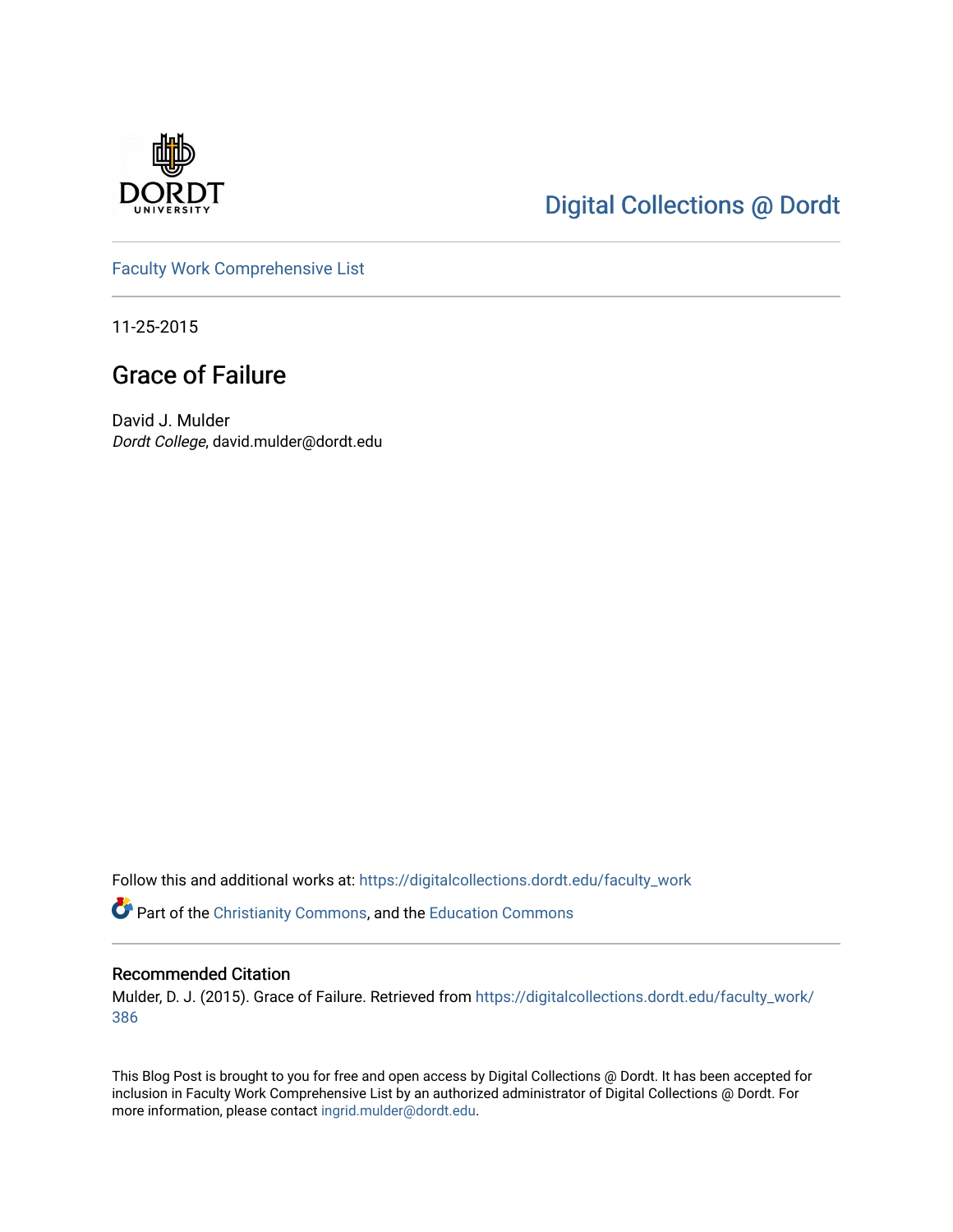### Grace of Failure

#### **Abstract**

"Rather than 'averaging' grades on discrete bits of knowledge and facts, teachers could track growth in understanding the big ideas over time."

Posting about new ways to assess student learning from In All Things - an online hub committed to the claim that the life, death, and resurrection of Jesus Christ has implications for the entire world.

<http://inallthings.org/the-grace-of-failure/>

Keywords In All Things, school, grades, knowledge, culture

**Disciplines** Christianity | Education

#### **Comments**

[In All Things](http://inallthings.org/) is a publication of the [Andreas Center for Reformed Scholarship and Service](http://www.dordt.edu/services_support/andreas_center/) at Dordt [College](http://www.dordt.edu/).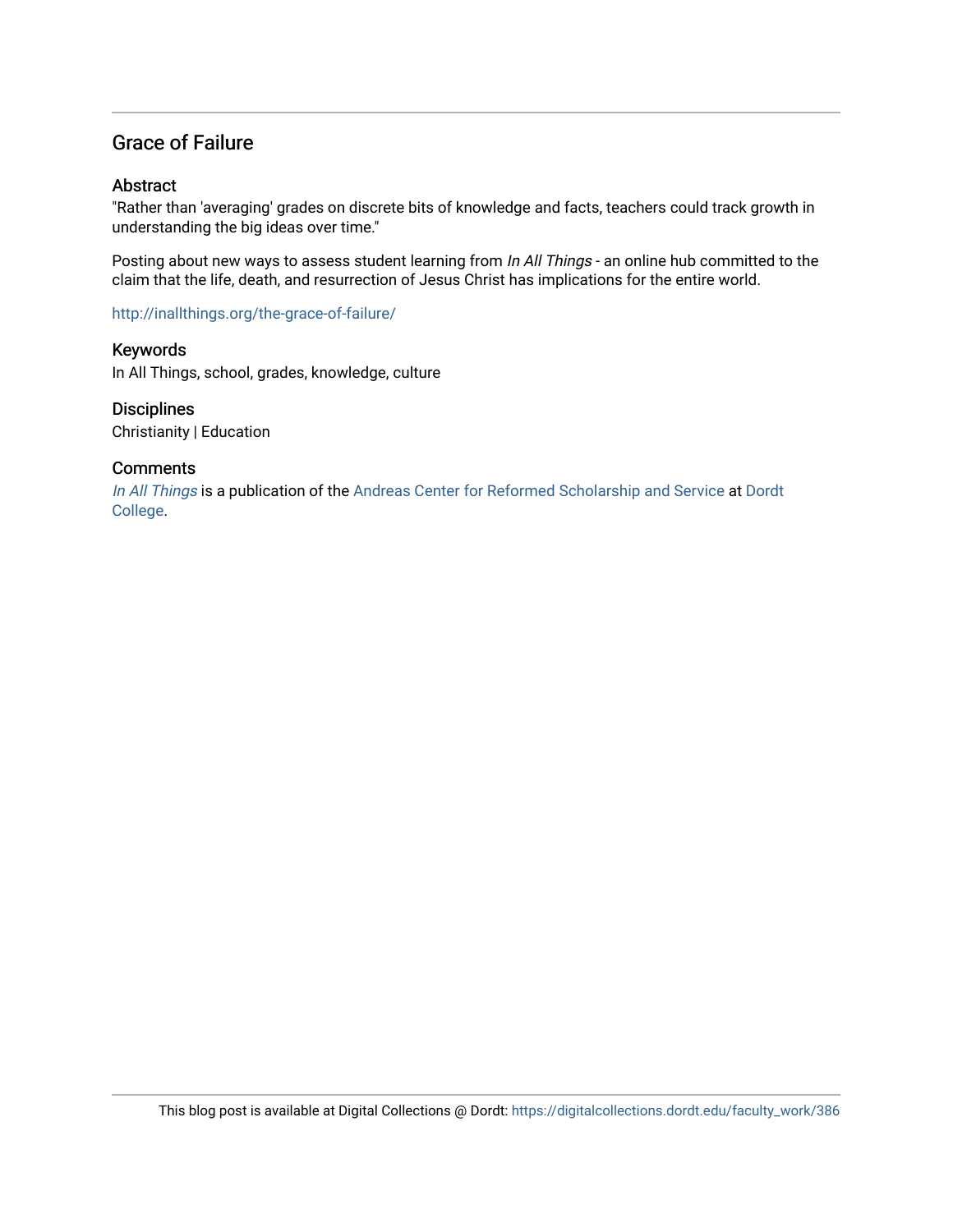# **The Grace of Failure**

*inallthings.org[/the-grace-of-failure/](http://inallthings.org/the-grace-of-failure/)* 

#### Dave Mulder

Fear of failure is one of the driving forces behind much of contemporary school culture. Students are afraid of failing an assignment, failing a test, failing a course. Teachers are afraid of failing – many schools and districts are moving toward "value added measures" (read: test scores) as part of the assessment of teaching effectiveness. Administrators are afraid of failing; under regulations of the current version of the No Child Left Behind law, schools (and even whole districts) can be labeled as "Schools in Need of Assistance" — a label proclaiming a level of failure overall.

Fear can be a powerful motivator, but it is not always a productive motivator.

For a student fearful of failing a course, how likely is it that he is actually going to *learn* the material? More often than not, the student will become a grade-grubber; finding out exactly what hoops must be jumped, quibbling over every point, begging for extra credit.

For a teacher fearful of failing — and perhaps losing her teaching position — how likely is it that she is going to be innovative and creative in her teaching practice? More often than not, the teacher will begin teaching only from the text, minimizing any extras, and focusing on the details rather than the big picture of learning.

How likely is it that a school fearful of failing will emphasize authentic, experiential education? More often than not, the approach will shift to a back-to-basics, "just-teach-them-what-they-need-to-know-so-they-willpass-the-test" culture, one focused not on *learning*, but on compliance.

I believe that the purpose of a school is to create an environment where learning can flourish. But is that the case in contemporary school culture, as fearful as it seems? Out of fear, many schools, administrators, and teachers create a culture of compliance, one where the greatest good is just to behave as you are supposed to, not to ask questions, not to wonder, and not to explore, or innovate, or even dream. I wonder sometimes whether real, rich, authentic learning can in fact happen in such a fearful environment. After all, isn't *real* learning more than just compliance?

The problem, as I see it, is that everyone is so afraid of failing "big." Students are afraid of the repercussions of failing a test or a course. Teachers are afraid of the repercussions of students not performing well on standardized tests. Administrators are afraid of the repercussions of their teachers' and students' poor performance. These "big failures" have many stigmas attached to them.

What if we could change school culture a bit? What if we could make small failures something to celebrate? What if we would think of failure as *essential for learning*?

Imagine with me, if you will, a few changes that could have enormous impacts on the culture of a school…

What if teachers adjusted their assessment practices? What if teachers stopped assessing for a thousand tiny facts that we want students to be able to spit out on command and, instead, focused on a smaller number of big ideas? How could this approach shift teaching and learning? If teachers (and schools) could limit the amount of content to 5-8 really big ideas each term, students could have more time to truly *learn* these big ideas. They could certainly still learn the smaller-scale facts that support the understanding of these bigger ideas, but the *purpose* of learning the facts would shift: instead of memorizing facts as the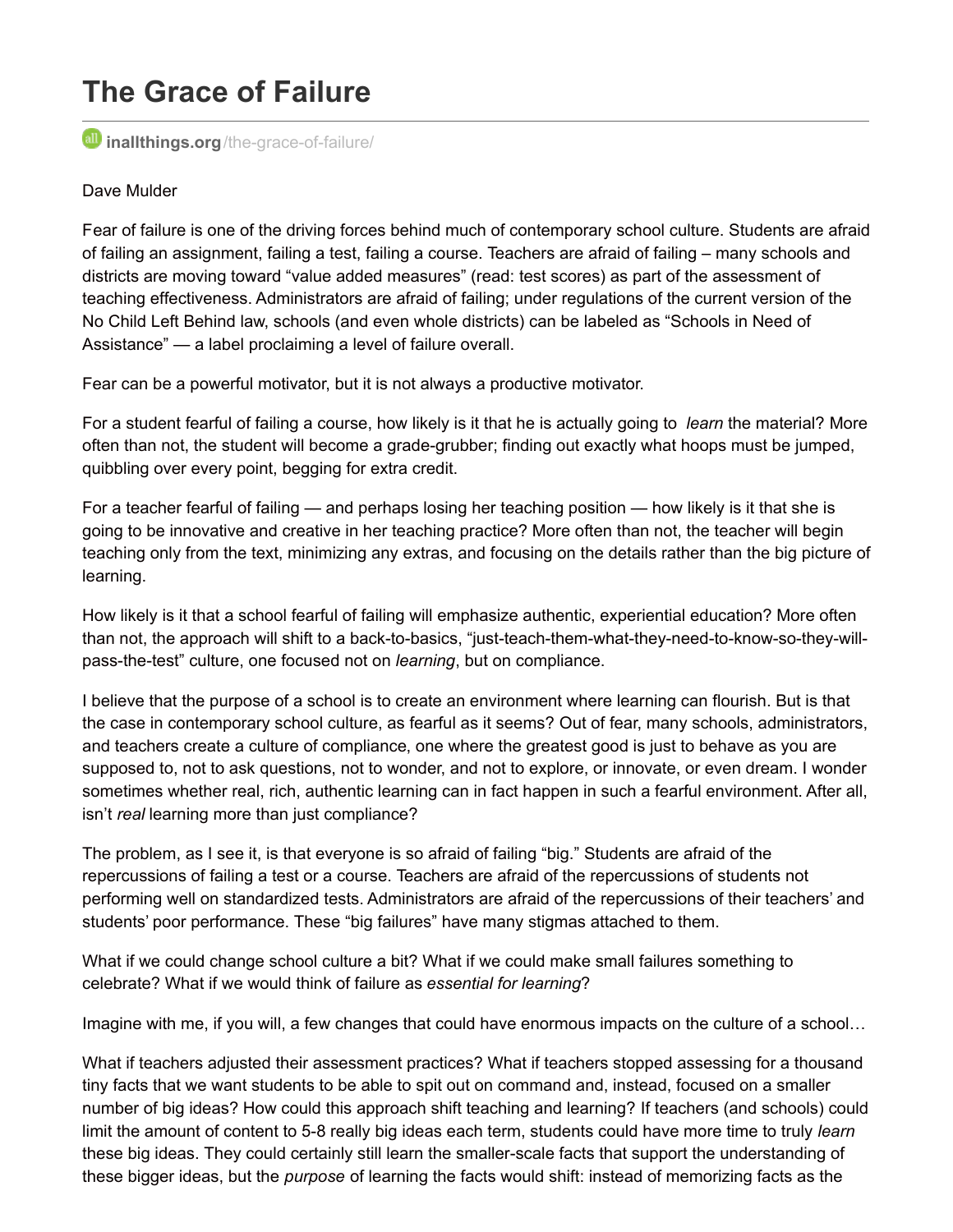end goal, *using* these details as supports for understanding would become the aim.

What if we encouraged students to take small steps gradually to achieve these 5-8 big ideas? What if students had multiple opportunities to learn these big ideas throughout the term? And what if they had multiple opportunities to demonstrate what they had learned throughout the term? If the teacher began the term by giving students an assessment of the big ideas — a "pretest," if you will... like you may have had in your elementary years for weekly spelling lists — the teacher would have a baseline of what the students already know, understand, and are able to do, even before any teaching takes place. Then, they could keep track of students' development and achievement of the big ideas over the course of the term. The small steps along they way might mean they might fail early, and fail often at the beginning, but perhaps that is where the learning happens.

What if we encouraged students to practice? What if we made it okay to fail in small ways? Everyone makes blunders, has missteps, drops the ball sometimes; what if we stopped penalizing students for these mistakes and instead emphasized providing *feedback* on work under development? In my experience, getting a paper back marked with a "B+" (or an "A", or a "D-" … or even an "88%") doesn't really help you. When we're honest about it, the grade usually signifies the *end* of learning. This kind of summative judgment is not really feedback — it doesn't help you know *how* to improve your work, and it doesn't *encourage* you to improve your work. But, if you get a paper back with specific, actionable comments about what you did well and what you can do to make it better next time, this could be just the turn students need to help them actually proceed in learning.

Of course, this implies that students would have the opportunity to take that next step and actually have the opportunity to *act* on the feedback that has been offered. What if we made re-dos and retakes the order of the day? I know, I know… every time I bring this topic up to my fellow educators I get a tremendous amount of pushback. But I encourage you to think about this: in what "real life" situation do adults have to take a test that is so high stakes that they cannot retake it? In the words of master educator, Rick Wormeli:

*LSAT. MCAT. Praxis. SAT. Bar exam. CPA exam. Driver's licensure. Pilot's licensure. Auto mechanic certification exam. Every one of these assessments reflects the adult-level, working-world responsibilities* our students will one day face. Many of them are high stakes: People's lives depend on these tests' validity as accurate measures of individual competence. All of them can be redone over and over for full credit... *How pompous is it for a teacher, then, to declare to students, "This quiz/writing assignment/project/test* cannot be redone for full credit because such a policy prepares you best for the working world." This teacher doesn't have a pedagogical leg to stand on. The best preparation for the world beyond school is to *learn essential content and skills well.*

Are we teachers so audacious that we would suggest our assessments are so high-stakes that there is no possible way they can be retaken? Perhaps we need to reconsider the role of grace in our assessment practices.

And about grades on those assessments: what if we would allow new evidence to replace old? You might have to take your driving test three times before you pass and demonstrate your proficiency as a driver. Is the outcome an "average" of your performance on the previous tests? Or does new evidence of learning replace old evidence? You are just as "licensed" by taking the test three times as you would be if you had passed it on the first attempt! Perhaps we could consider an alternative in school as well: rather than "averaging" grades on discrete bits of knowledge and facts, teachers could track growth in understanding the big ideas over time. We don't all learn at the same pace; some students learn things quickly, while others might need a little more time and practice to really understand it. Providing students with multiple opportunities to illustrate their knowledge, understanding, or skills over time and not penalizing them for practice seems like a much more gracious and supportive approach —as if we actually care about